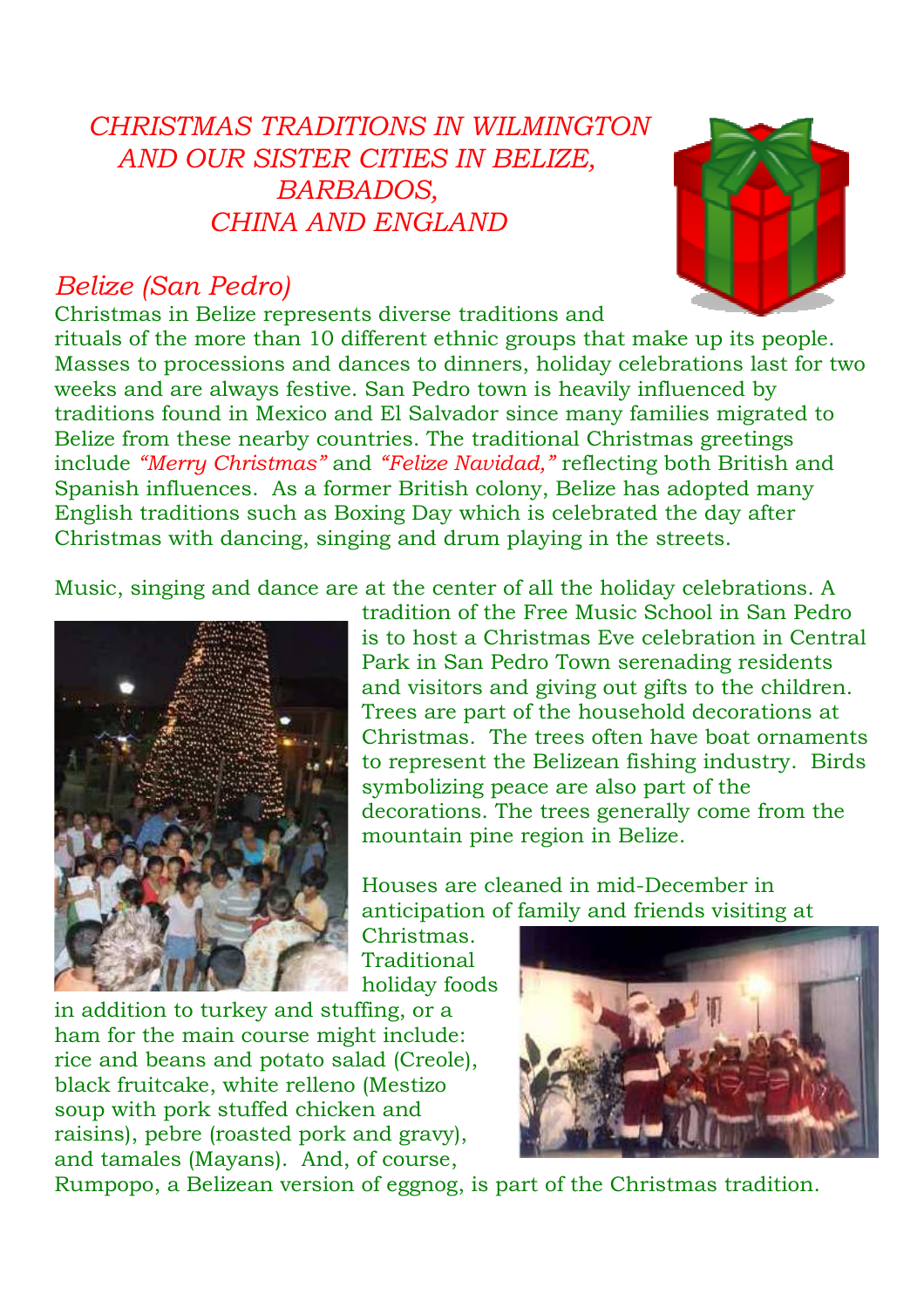Señor Santa shares the stage at San Pedro Dance Company's Annual Christmas recital in photograph above.

#### *Barbados (Bridgetown)*



#### *Recipe for Sorrel*

1 cup hibiscus calyces (dried or fresh) 1 tbs. chopped fresh ginger 1 cinnamon stick (optional) 1 tbs. cane sugar (can use honey or agave syrup instead of sugar) 4 cups hot water Preparation: Steep hibiscus calyces, ginger, cinnamon (if using), and sugar in hot water for several hours. Once cooled, place in refrigerator and continue to steep for a little or as long as you

prefer (up to 2 days). Strain out plant parts and serve plain over ice or a splash of ginger beer. Some people spike it with rum or a splash of red wine.

Christmas in Barbados is focused on family similar to other cultures and involves a day of feasting. As a former British colony, Christmas in Barbados resembles an English Christmas with a few additions that reflect its own national identity. You will find Christmas decorations in stores around mid-

November although people try to delay festivities until after Independence Day which is observed on November 30. Soon after major town centers are lit up and people drive around to admire each other's decorations. An annual event is the Christmas parade in Bridgetown arranged by the Barbados Cancer Society. Adults and children line the parade route waiting for a glimpse of Santa Claus and popular cartoon characters. The



decorated trucks participating in the parade are sponsored by local companies and Virgin Atlantic Airways plays a major role.

Like Belize, there is an annual Christmas cleaning which in Barbados includes the changing of curtains and purchasing a new rug, appliance or piece of household furniture. The holiday meal is usually held at the eldest family member's home (grandparent or eldest sibling). Gift giving, feasting, Christmas cards, music and masquerade in various forms are part of the celebration. Christmas Day begins with church service and masses start as early as 5:00 AM. After church many families may go to Queens Park to enjoy listening to carols and seasonal music. A traditional meal in addition to turkey or ham will include: jug-jug (ham, guinea corn flour and peas), roast pork with crackling and gravy, fish, pepper pot, yam pie, candied sweet potatoes, plantain, conkies, Christmas cake, cassava pone, plum or "Christmas" pudding that contains no plums. The pudding is made of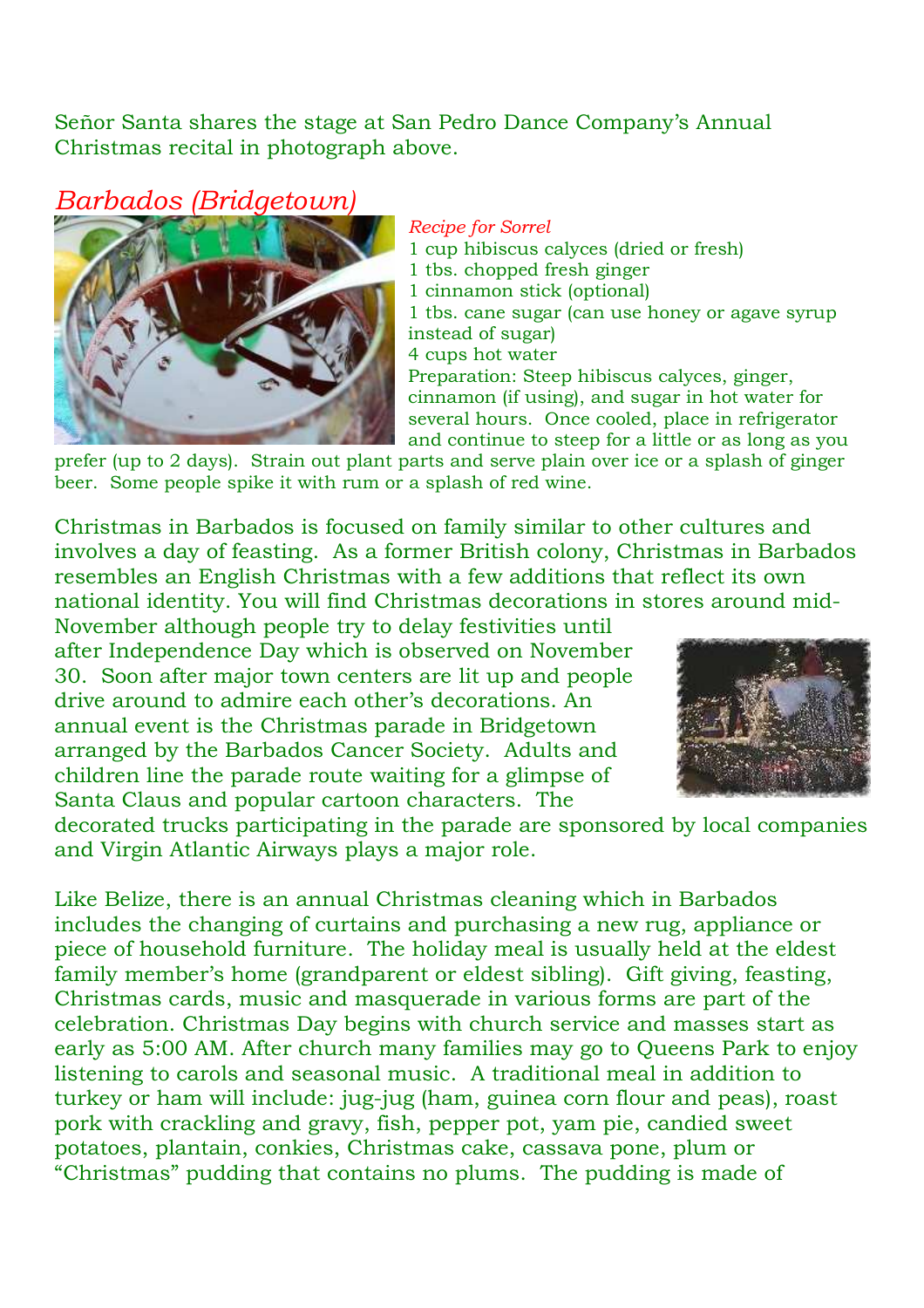currants, raisins, sultanas and other dried fruits. It is steamed for 3 plus hours in a large saucepan with boiling water. Then turned onto a heated serving dish and warm brandy or rum is poured over it and ignited. It is often accompanied by a butter rum sauce. The section on Doncaster gives a more detailed history of this classic dessert. Traditional drinks include home made sorrel (recipe at top of section), which is a staple Christmas drink throughout the Caribbean, ginger beer, and rum punch. The next day, Boxing Day, is observed by a picnic on the beach – something you can't do in the United Kingdom perhaps a good reason to spend Christmas in Barbados.

### *China (Dandong)*

A Christian household in the eastern part of Asia, which includes China, celebrates Christmas in the same way as Christians around the world with an



emphasis on the sanctity of family as well as the sanctity of Jesus of Nazareth. Their homes are lighted and hung with paper lanterns. Christmas trees are often called "*Trees of Light"* and are adorned with paper chains and flowers. Chinese children may hang muslin stockings hoping for a visit from Santa Claus. Santa is called "*Sheng Dan Lao Ren,"* which means "*Christmas Old Man,"* and Merry Christmas is, "*Sheng Dan Kuai Le!"* Pictured to the left is SCAW board member Jonathan Garriss in Shenyang posing with a Chinese Santa, both giving a sign of peace.



Gift giving and decorations involve increased economic activity among both Christians and non-Christians making the holiday a major event for many retailers in Dalian and Shenyang, metropolitan areas located near Dandong as evidenced by these photographs from the Liaoning Gateway. Today China

manufactures and exports a significant percentage of holiday

decorations purchased around the globe. You will find many factories in Dandong making glass ornaments, wreaths and candles for export. It should be noted that the vast majority of Chinese people are not Christian. The main winter festival in China remains the Chinese New Year celebration also called the Spring Festival which begins the end of January. Preparations begin in the middle of January with cleaning the house in

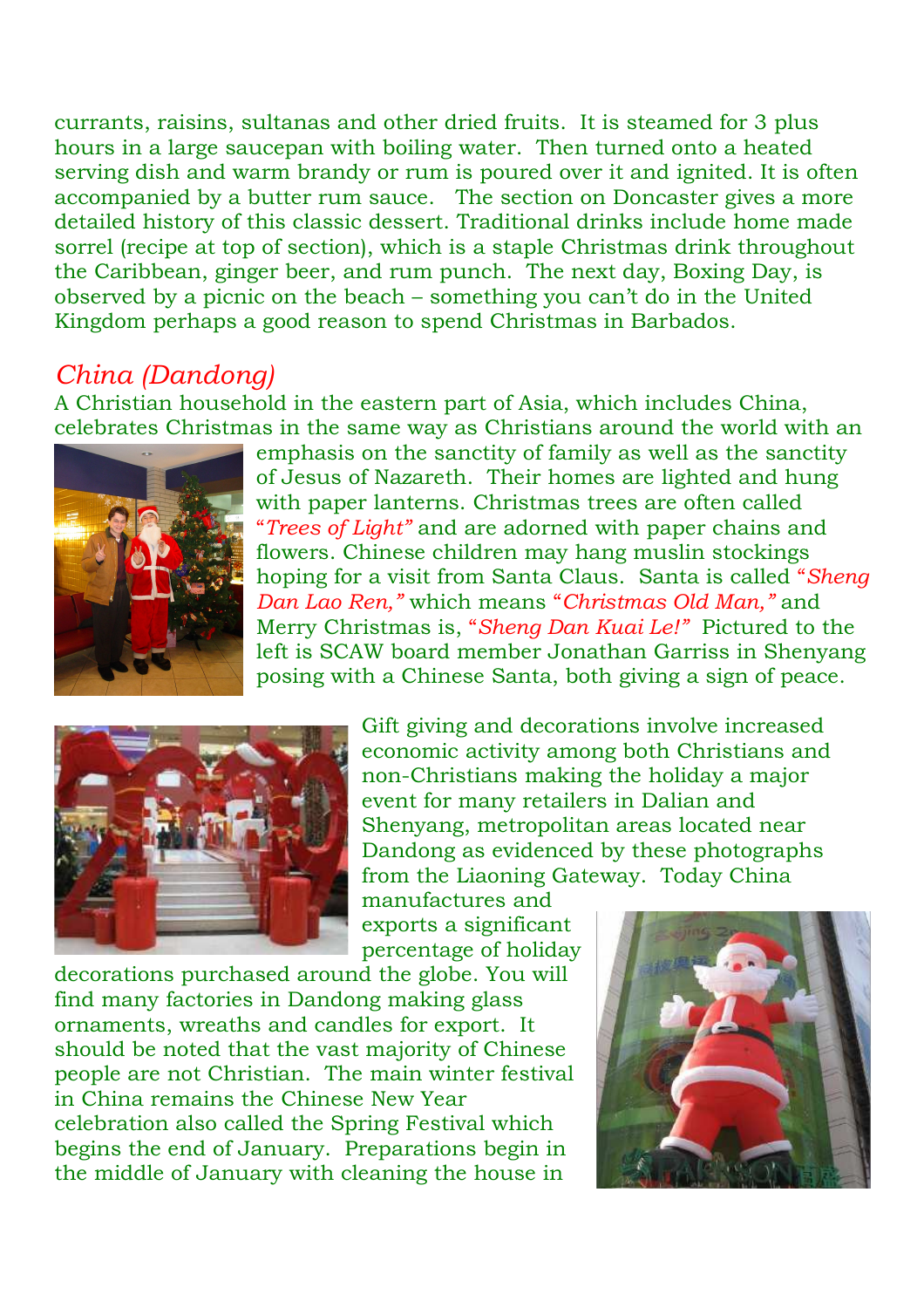preparation for family visits. Similar to Christmas the celebration involves a strong focus on family, new clothes for the children and gift giving, parades and firework displays. The Spring Festival predates the celebration of Christmas by more than 2,000 years.

# *England (Doncaster)*



Christmas in England dates back to AD 596 when St. Augustine arrived with monks who wanted to bring Christianity to the Anglo Saxons. Today it is the most celebrated holiday in Great Britain. The photograph to the left is St. Sepulchre Gate in Doncaster bedecked with wassail balls and strung in lights for Christmas. Many of Doncaster streets are called *'gates'* - originating from the Danish word *'gata'* meaning *'street.'* During medieval

times Doncaster was protected by four gates into the town. There are 'Roman' marble gates to commemorate St. Sepulchre today. The day after Christmas is called Boxing Day. The origin of the name given to the day comes from boys going around town collecting money in clay boxes. When the boxes were full, they broke them open. Another famous British tradition since the mid 1800's would be the Christmas crackers. The crackers are used to decorate the table at Christmas dinner which is served midday. They are small cardboard tubes covered in brightly colored paper. The cracker is pulled by two people and the friction creates a "pop." The person that gets the big end when popped keeps the prize. The cracker contains a tissue paper hat, a slip of paper with a silly joke or riddle and a small trinket or prize.

The Christmas tree tradition can be traced to Germany and is credited to Martin Luther. He decorated a tree with lights and brought it indoors to show his children what stars looked like at night in the forest. It became popularized in 19th century Britain when Queen Victoria's husband, Prince Albert, introduced the custom from Germany.

Other Christmas decorations brought over to America by the English include mistletoe, which was considered sacred by the people of ancient Britain. Druid priests used it in their sacrifices to the gods. The Celtics believed it had miraculous healing powers. The name *"mistletoe"* in the Celtic language means "to heal." In 18<sup>th</sup> century England mistletoe was believed to have a different kind of magic. A kiss under the mistletoe was thought to mean deep romance or lasting friendship.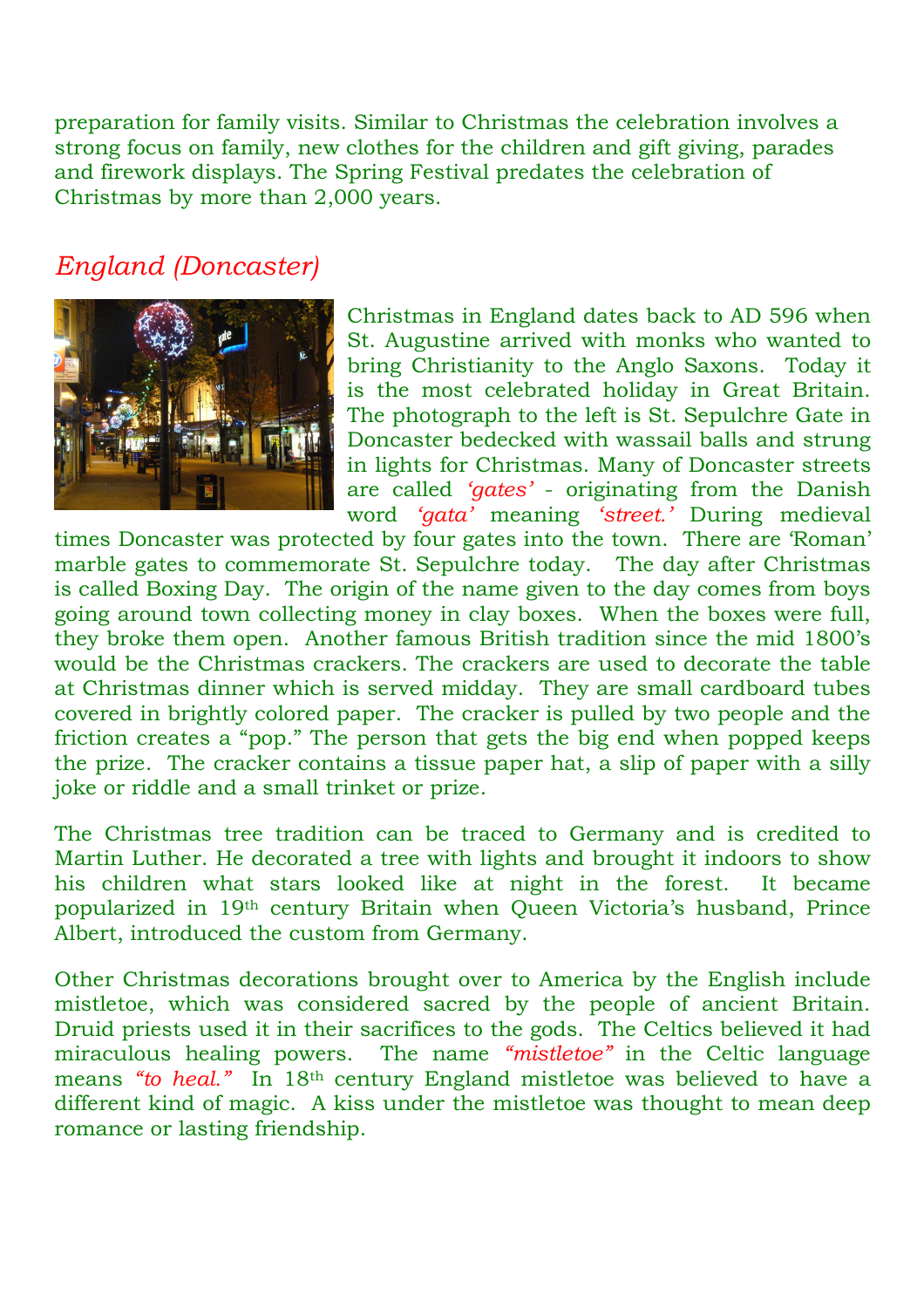A traditional Christmas meal in Doncaster would include roast turkey and Christmas pudding (aka plum pudding) with brandy sauce. Plum pudding is a classic British dessert and has been served on Christmas day for centuries. The traditional plum pudding is served in a blaze with a sprig of holly stuck on top. Holly greens with red berries are believed to have special powers. In Germany holly was considered a good luck charm against the hostile forces of nature. Early versions of plum pudding contained meat similar to early mince pies. Plum actually refers to a prune but later meant any dried fruit and today most recipes don't call for plums/prunes. In modern times the variations fluctuate since recipes have been handed down for generations. It is suggested that it be made four to five weeks prior to Christmas and can be stored for months. The Roman Catholic Church decreed that the pudding should be made on the  $25<sup>th</sup>$  Sunday after Trinity and be prepared with 13 ingredients to represent Christ and the 12 apostles, and every family member had to turn it from east to west to honor their journey.

*A GOOD CHRISTMAS PUDDING* [recipe from Godey's Lady's Book, Dec. 1860]



Christmas Flum Puddiné

One pound of flour, two pounds of suet, one pound of currants, one pound of plums, eight eggs, two ounces of candied peel, almonds and mixed spice according to taste. Boil gently for seven hours.

# *United States of America (Wilmington, NC)*

America is the youngest country and most of its Christmas traditions came over with the early settlers reflecting British, German and Dutch traditions. Eventually as the immigrant population spread to include more countries the ways in which we celebrate Christmas reflects the diversity that is truly what America is about. There are some local and regional events and recipes that have been passed from one generation to another, which have their roots in the southeast. One example is the poinsettia plant that was believed to have arrived in Mexico City by Montezuma the last Aztec king. The Aztecs called the plant *"cuetlaxochitle"* and used it to control fevers and make a reddish dye during the  $14<sup>th</sup> - 16<sup>th</sup>$  century. Later, a German botanist [Wilenow] gave it the botanical name *"Euphorbia Pulcherrima,"* which means *"very beautiful."*

During the Mexican Civil War, the US Ambassador to Mexico was Joel Roberts Poinsett. Ambassador Poinsett discovered a shrub growing along the road in Mexico City with beautiful red blooms. He took cuttings back to his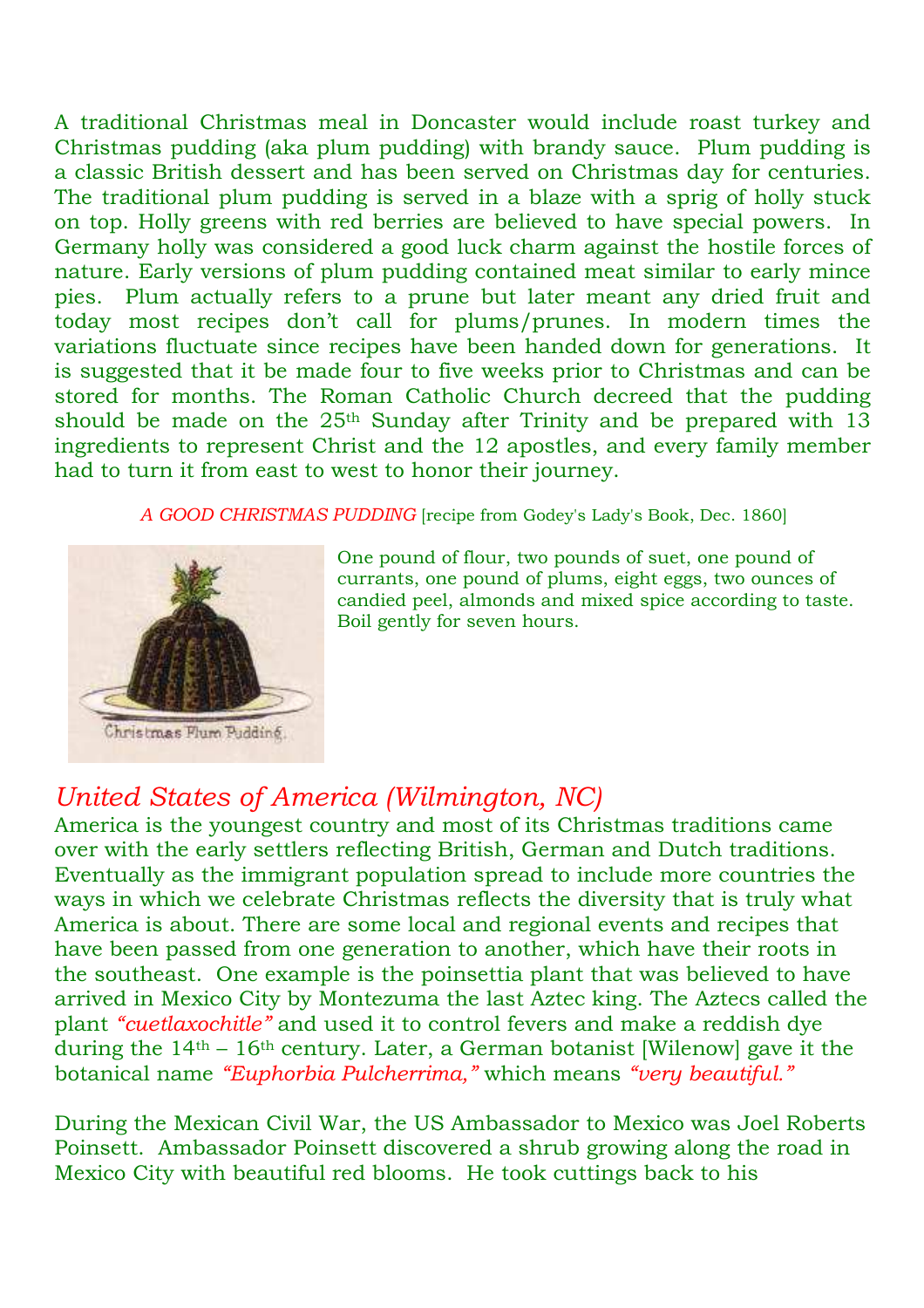greenhouse in South Carolina and is credited for the now common name *"poinsettia"* and introducing the plant to the United States. The poinsettia is a popular potted plant used both for gift giving and decorations in the southern region and its popularity has spread across the US.

Plaid patterns are popular in the south due to the large number of Scotch and Irish descendants. Gift packages are often wrapped in high gloss red paper with silk plaid bows on top. Bows are also frequently used to decorate families Christmas trees instead of garland in the south. The spruce tree is widely grown in North Carolina though other varieties of pine are popular as well. A traditional Christmas dinner will include turkey with cornbread stuffing, candied yams, a variety of casseroles as side dishes, pecan pies, eggnog, sweet tea, and some form of seafood as a first course.

#### *Southern Style Pecan Pie*



- $1\frac{1}{2}$  cup pecan halves 3 eggs 1 cup light corn syrup 2 tbs. all-purpose flour 3 tbs. milk 3 tbs. butter (melted)
- 1 tsp. vanilla

One hour to one day in advance make your favorite pie crust, wrap dough in plastic and refrigerate until ready to fill and bake. Preheat oven to 450° F (230° C). Place pecans in bottom of pie

crust. In large bowl, stir together the sugar and flour. Mix in eggs, corn syrup, milk, melted butter and vanilla. Blend well and pour over pecans. Bake in preheated oven for 10 minutes. Reduce oven temperature to  $350^{\circ}$  F (175° C) and bake additional 40 – 50 minutes or until golden brown and filling is set.

The decorations, exchange of cards and gifts and the celebration of family and faith are traditions that are credited to the customs and traditions of early settlers in the new world and are still evident today. The Covenant Moravian Church in Wilmington hosts a tradition known as *"The Moravian Putz"* that includes old world crafts, special holiday cookies and other treats, and the telling of the Nativity story in narration, sight and sound.

As the region shaped its own identity over time new traditions emerged and are blended with the old. The rapid economic growth in America and abundant consumerism of modern times has often been associated with the commercialization of Christmas. However, Christmas in Wilmington is celebrated both as a secular and non-secular holiday that offers a large measure of peace and goodwill. The Chancel Choir & Orchestra gives three performances during December at the First Baptist Church in the downtown